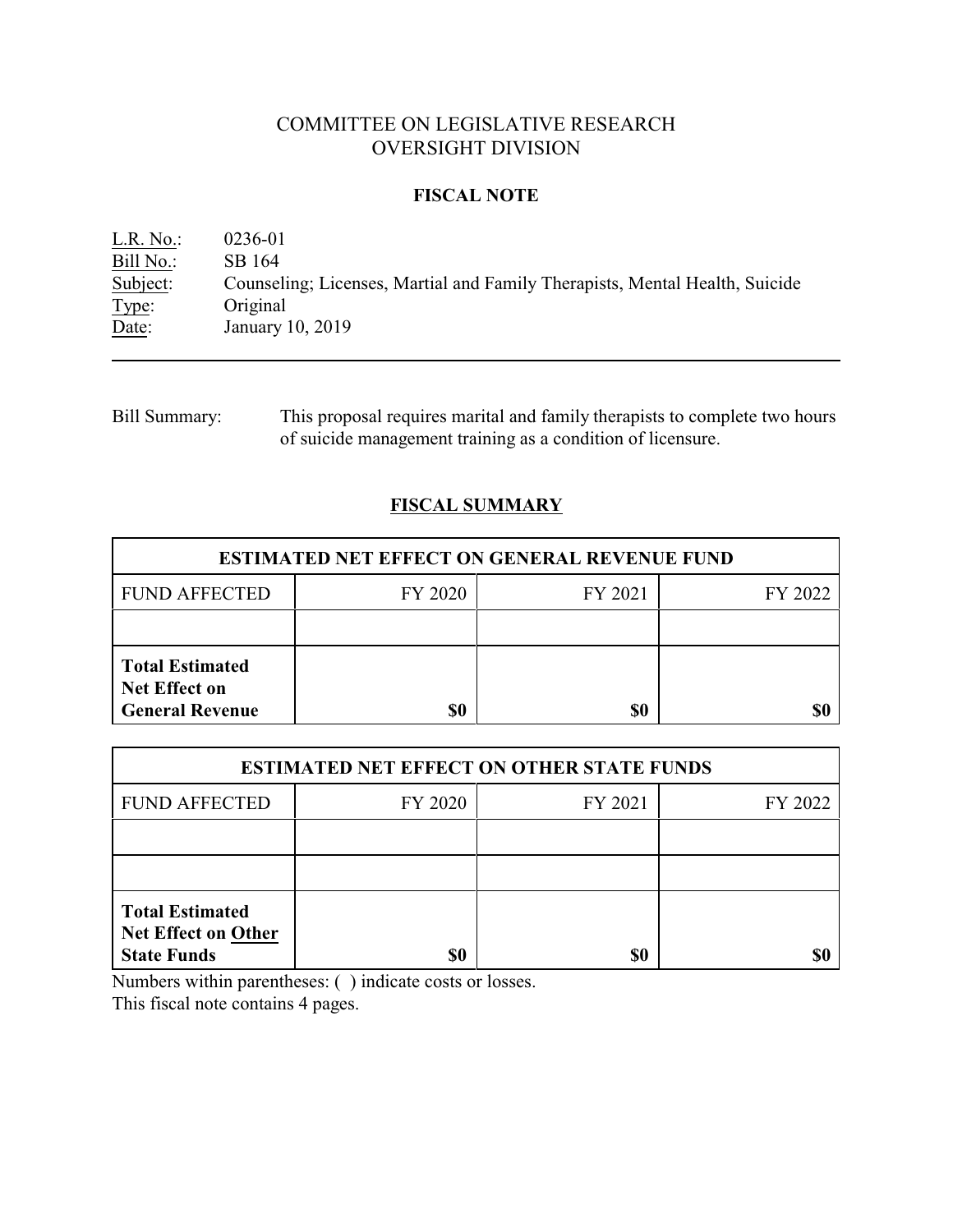L.R. No. 0236-01 Bill No. SB 164 Page 2 of 4 January 10, 2019

| <b>ESTIMATED NET EFFECT ON FEDERAL FUNDS</b>                        |         |         |         |  |
|---------------------------------------------------------------------|---------|---------|---------|--|
| <b>FUND AFFECTED</b>                                                | FY 2020 | FY 2021 | FY 2022 |  |
|                                                                     |         |         |         |  |
|                                                                     |         |         |         |  |
| <b>Total Estimated</b><br>Net Effect on All<br><b>Federal Funds</b> | \$0     | \$0     |         |  |

| <b>ESTIMATED NET EFFECT ON FULL TIME EQUIVALENT (FTE)</b>    |         |         |         |  |
|--------------------------------------------------------------|---------|---------|---------|--|
| <b>FUND AFFECTED</b>                                         | FY 2020 | FY 2021 | FY 2022 |  |
|                                                              |         |         |         |  |
|                                                              |         |         |         |  |
| <b>Total Estimated</b><br><b>Net Effect on</b><br><b>FTE</b> |         |         |         |  |

 $\Box$  Estimated Net Effect (expenditures or reduced revenues) expected to exceed \$100,000 in any of the three fiscal years after implementation of the act.

| <b>ESTIMATED NET EFFECT ON LOCAL FUNDS</b> |         |         |         |
|--------------------------------------------|---------|---------|---------|
| <b>FUND AFFECTED</b>                       | FY 2020 | FY 2021 | FY 2022 |
| <b>Local Government</b>                    | \$0     | \$0     | \$0     |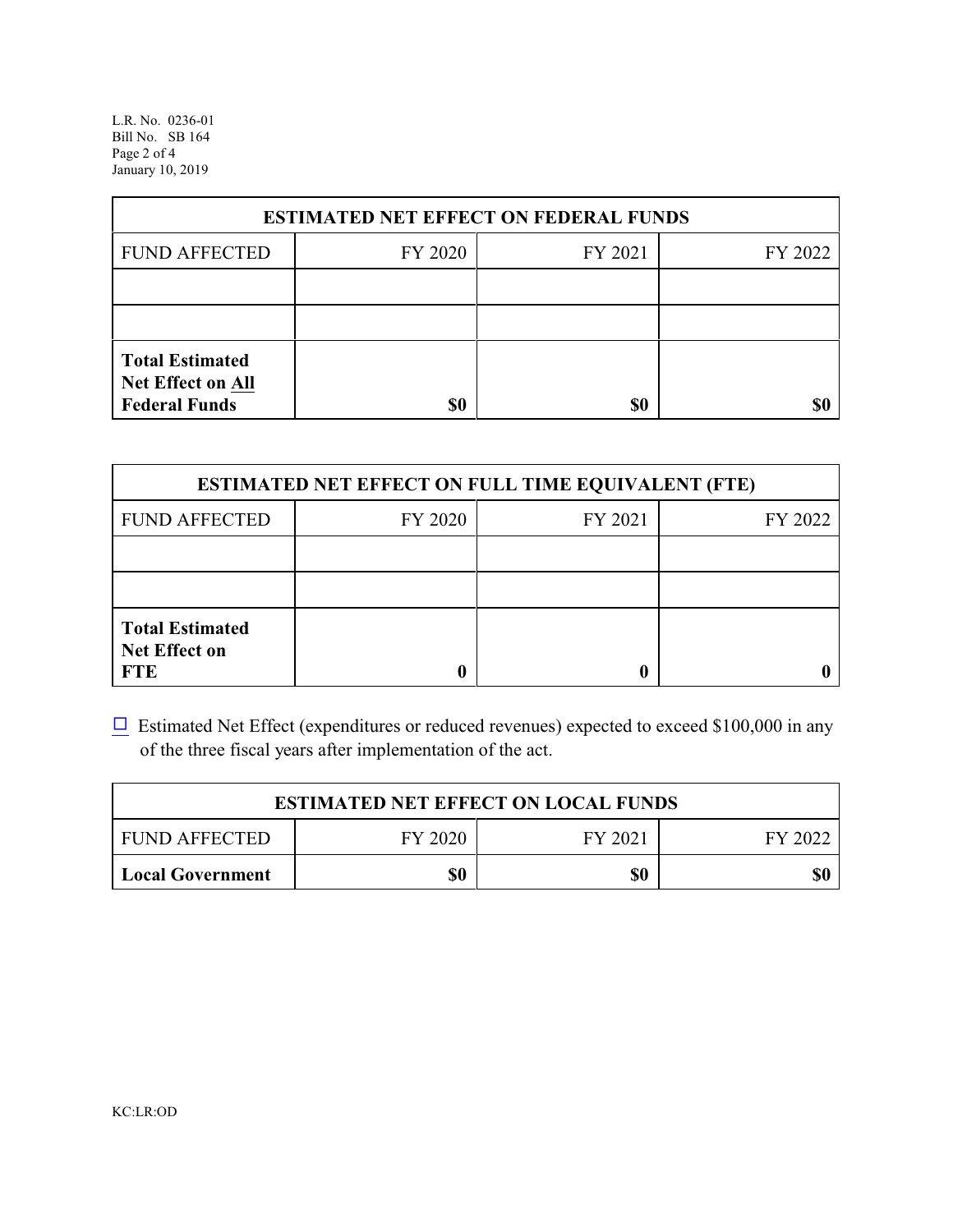### **FISCAL ANALYSIS**

### ASSUMPTION

Officials from the **Department of Insurance, Financial Institutions and Professional Registration (DIFP)** assume the proposal will have no fiscal impact on their organization.

**Oversight** notes that DIFP has stated the proposal would not have a direct fiscal impact on their organization. Oversight does not have any information to the contrary. Therefore, Oversight will reflect a zero impact on the fiscal note.

| FISCAL IMPACT - State Government | FY 2020<br>$(10 \text{ Mo.})$ | FY 2021                       | FY 2022                       |
|----------------------------------|-------------------------------|-------------------------------|-------------------------------|
|                                  | $\underline{\underline{\$0}}$ | $\underline{\underline{\$0}}$ | $\underline{\underline{\$0}}$ |
|                                  |                               |                               |                               |
| FISCAL IMPACT - Local Government | FY 2020<br>$(10 \text{ Mo.})$ | FY 2021                       | FY 2022                       |
|                                  | $\underline{\underline{\$0}}$ | $\underline{\underline{\$0}}$ | $\underline{\underline{\$0}}$ |

### FISCAL IMPACT - Small Business

The proposal may have a minor impact to some small business marital and family therapists.

#### FISCAL DESCRIPTION

The proposed legislation appears to have no direct fiscal impact.

This legislation is not federally mandated, would not duplicate any other program and would not require additional capital improvements or rental space.